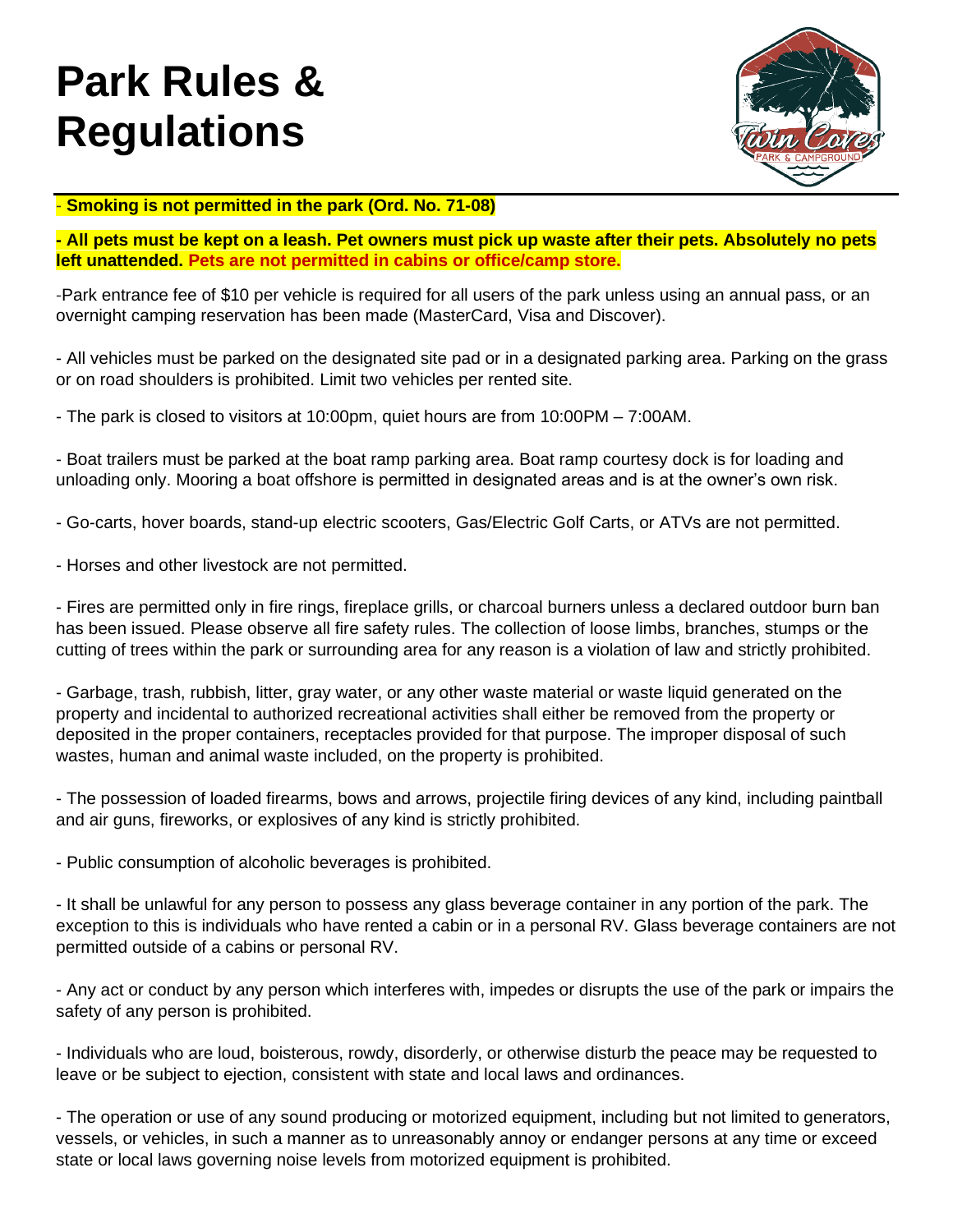- Observe posted speed limits and be mindful of children at play. Children must be supervised on all docks and playground. Children under twelve (12) are not to be left unattended in any cabin, tent, building or campsite at any time and must be accompanied by an adult age eighteen (18) or older.

- Twin Coves Park is not responsible for lost or stolen items. Report any missing items to the Camp Store/Administrative offices. Any items turned into the camp store will be held for a maximum of thirty (30) days.

- No lifeguard on duty, swimming is at your own risk.
- Reservations can be made up to one year in advance.

## **CABIN RENTAL**

Guests renting a cabin must be 21 years of age or older and must reside at the campsite for the duration of the reservation (valid photo identification is required during check-in).

- Two (2) night minimum stay required for cabin rentals on weekends (Fri-Sat-Sun).

-Three (3) night minimum stay required for cabin rentals during holidays (New Year's Day, Spring Break, Easter, Memorial Day, Independence Day, Labor Day, Thanksgiving, and Christmas).

- Reservations are limited to 14 days in a 30 day period.

-Check-in time is 3:00pm, check-out time is 11:30am. A late fee of \$50.00 per hour will be charged for guests that have not vacated the cabin by the designated check-out time.

- A credit card is required to be held on file for incidentals when checking-in.

#### Cabin maximum occupancy:

Honeysuckle (ADA) (2 units) - Maximum of three (3) individuals. Stillwater (1 unit) - Maximum of three (3) individuals. Hill Country (8 units) - Maximum of five (5) individuals. Tumbleweed (8 units) - Maximum of six (6) individuals.

- Parties that exceed the maximum occupancy limits will be required to rent an additional cabin (if available).

- Full payment of the appropriate fees is required at the time of booking to confirm and hold a cabin reservation.

- On date of the permit/reservation expiration, the cabin must either be vacated or the permit/reservation renewed (depending on availability) by 11:30am.

- **Pets and smoking are not permitted inside cabins. Violations will be subject to additional cleaning charges.**

-A \$30 key replacement fee will be charged for lost key(s).

-Hanging of laundry outside of the cabin is not permitted.

-Upon departing a cabin, all trash must be removed and placed in proper receptacles located throughout the park. Litter, debris and other trash accumulated during the stay must be picked-up and placed in the proper trash containers.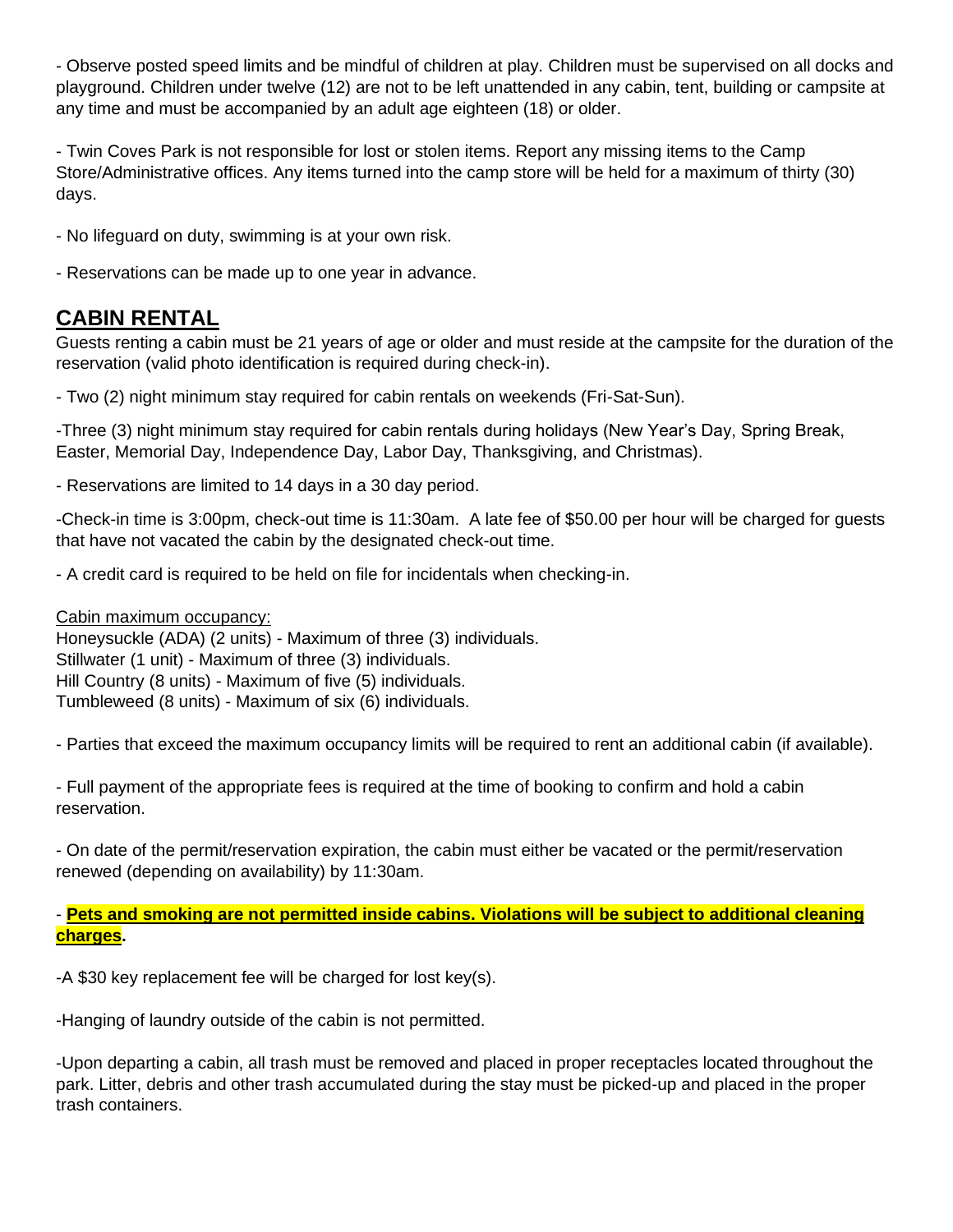# **RV Camping**

Guests renting a site must be 21 years of age or older and must reside at the campsite for the duration of the reservation (valid photo identification is required during check-in).

- Commercially manufactured type A, B and C motorhomes, SURV motorhomes and trailers, 5<sup>th</sup> wheels and bumper pull travel trailers, and pop-up trailers are approved. Non-commercially manufactured units retrofitted into recreational vehicles are subject to approval/denial by park management. Management reserves the right to deny camping or remove campers should guests camping unit cause a nuisance (visual or other) to guest within the campground or injury to person or property.

- Two (2) night minimum stay required for RV site rentals on weekends (Fri-Sat-Sun).

- Three (3) night minimum stay required for RV sites rentals during holidays (New Year's Day, Spring Break, Easter, Memorial Day, Independence Day, Labor Day, Thanksgiving, and Christmas).

- Reservations are limited to 14 days in a 30 day period.

- A maximum of six (6) persons per campsite is allowed, more than six (6) requires an additional site.

- Check-in time is 3:00pm, check-out time is 1:30pm. A late fee of \$25.00 per hour will be charged for guests that have not vacated the site by the designated check-out time.

- One main camping unit is permitted per site. A camping unit is defined as one of the following: a RV, trailer, tent. It is permissible to have one tent with a RV or 2 tents on a rented RV site.

- Full payment of the appropriate fees is required at the time of booking to confirm and hold a RV site reservation.

- On date of the permit/reservation expiration, the RV site must either be vacated or the permit/reservation renewed (depending on availability) by 1:30pm.

- Overnight campers are not to arrive after 10:00pm as it disturbs the slumber of others.

- Camping is not allowed in any area that is not a designated camping space designed for tent camping or recreation vehicles.

- Sleeping outside of a camper, tent or similar unit designed for overnight sleeping is prohibited.

- Hanging of laundry is not permitted.

- Cleaning, washing, painting, or maintenance of vehicles and/or recreational vehicles is prohibited.

- Upon departing a site, all equipment and gear must be removed and the site cleaned of all litter and/or waste.

### **Primitive Tent Camping**

Guests renting a site must be 21 years of age or older and must reside at the campsite for the duration of the reservation (valid photo identification is required during check-in).

- Primitive camping reservations must be made three (3) days in advance.

-Two (2) night minimum stay required for primitive site rentals on weekends (Fri-Sat-Sun).

- Three (3) night minimum stay required for primitive site rentals during holidays (New Year's Day, Spring Break, Easter, Memorial Day, Independence Day, Labor Day, Thanksgiving, and Christmas).

- Reservations are limited to 7 days in a 30 day period.

- A maximum of two (2) tents and six (6) persons per campsite is allowed, more than two (2) tents and six (6) persons requires an additional site.